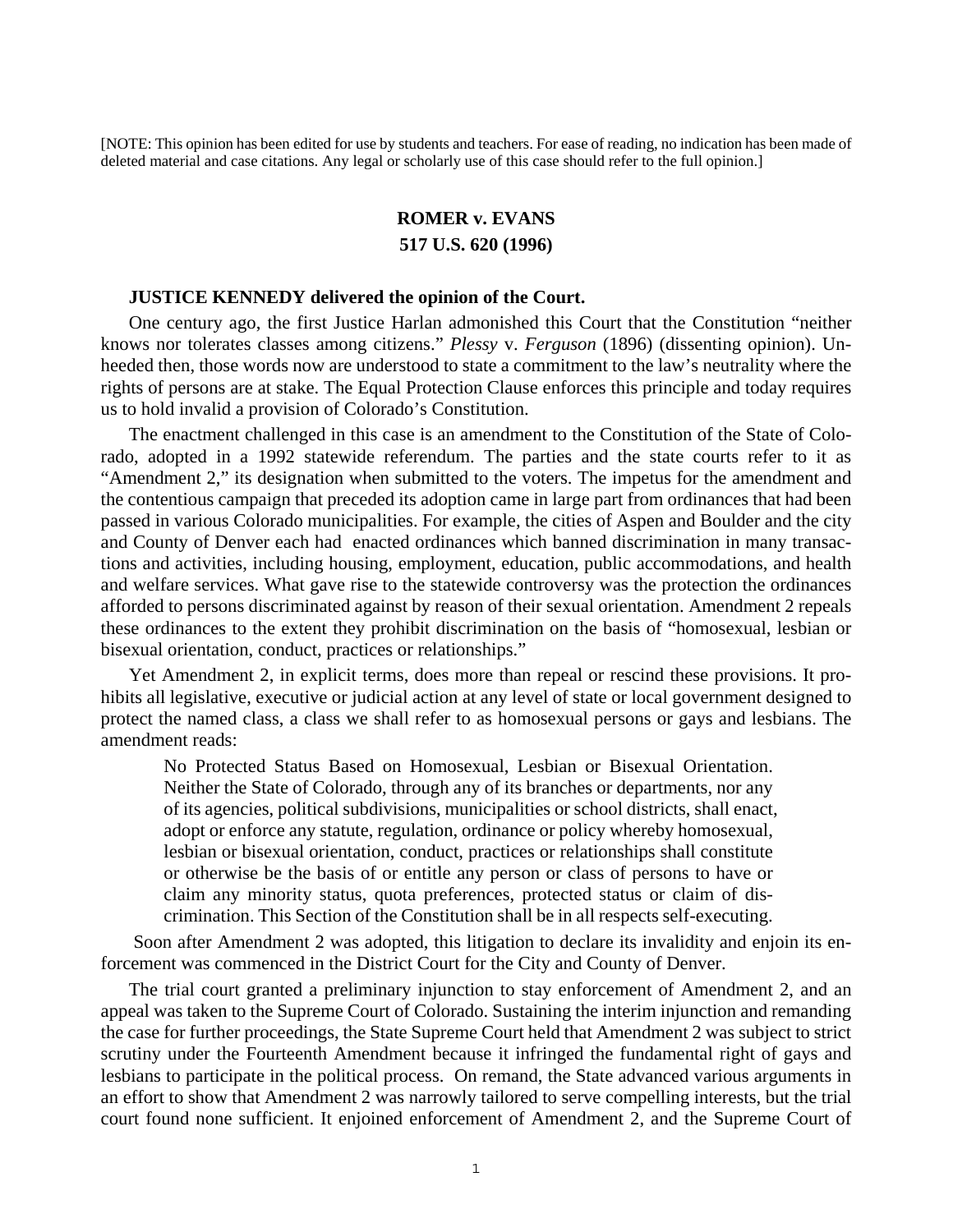Colorado, in a second opinion, affirmed the ruling. We granted certiorari and now affirm the judgment, but on a rationale different from that adopted by the State Supreme Court.

The State's principal argument in defense of Amendment 2 is that it puts gays and lesbians in the same position as all other persons. So, the State says, the measure does no more than deny homosexuals special rights. This reading of the amendment's language is implausible. We rely not upon our own interpretation of the amendment but upon the authoritative construction of Colorado's Supreme Court. The state court, deeming it unnecessary to determine the full extent of the amendment's reach, found it invalid even on a modest reading of its implications.

Sweeping and comprehensive is the change in legal status effected by this law. So much is evident from the ordinances the Colorado Supreme Court declared would be void by operation of Amendment 2. Homosexuals, by state decree, are put in a solitary class with respect to transactions and relations in both the private and governmental spheres. The amendment withdraws from homosexuals, but no others, specific legal protection from the injuries caused by discrimination, and it forbids reinstatement of these laws and policies.

The change Amendment 2 works in the legal status of gays and lesbians in the private sphere is far reaching, both on its own terms and when considered in light of the structure and operation of modern antidiscrimination laws. That structure is well illustrated by contemporary statutes and ordinances prohibiting discrimination by providers of public accommodations. The duty was a general one and did not specify protection for particular groups. The common-law rules, however, proved insufficient in many instances, and it was settled early that the Fourteenth Amendment did not give Congress a general power to prohibit discrimination in public accommodations, *Civil Rights Cases* (1883). In consequence, most States have chosen to counter discrimination by enacting detailed statutory schemes.

Colorado's state and municipal laws typify this emerging tradition of statutory protection and follow a consistent pattern. The laws first enumerate the persons or entities subject to a duty not to discriminate. The list goes well beyond the entities covered by the common law. The Boulder ordinance, for example, has a comprehensive definition of entities deemed places of "public accommodation." They include "any place of business engaged in any sales to the general public and any place that offers services, facilities, privileges, or advantages to the general public or that receives financial support through solicitation of the general public or through governmental subsidy of any kind." The Denver ordinance is of similar breadth, applying, for example, to hotels, restaurants, hospitals, dental clinics, theaters, banks, common carriers, travel and insurance agencies, and "shops and stores dealing with goods or services of any kind."

These statutes and ordinances also depart from the common law by enumerating the groups or persons within their ambit of protection. Enumeration is the essential device used to make the duty not to discriminate concrete and to provide guidance for those who must comply. In following this approach, Colorado's state and local governments have not limited antidiscrimination laws to groups that have so far been given the protection of heightened equal protection scrutiny under our cases. Rather, they set forth an extensive catalog of traits which cannot be the basis for discrimination, including age, military status, marital status, pregnancy, parenthood, custody of a minor child, political affiliation, physical or mental disability of an individual or of his or her associates -- and, in recent times, sexual orientation.

Amendment 2 bars homosexuals from securing protection against the injuries that these public-accommodations laws address. That in itself is a severe consequence, but there is more. Amendment 2, in addition, nullifies specific legal protections for this targeted class in all transactions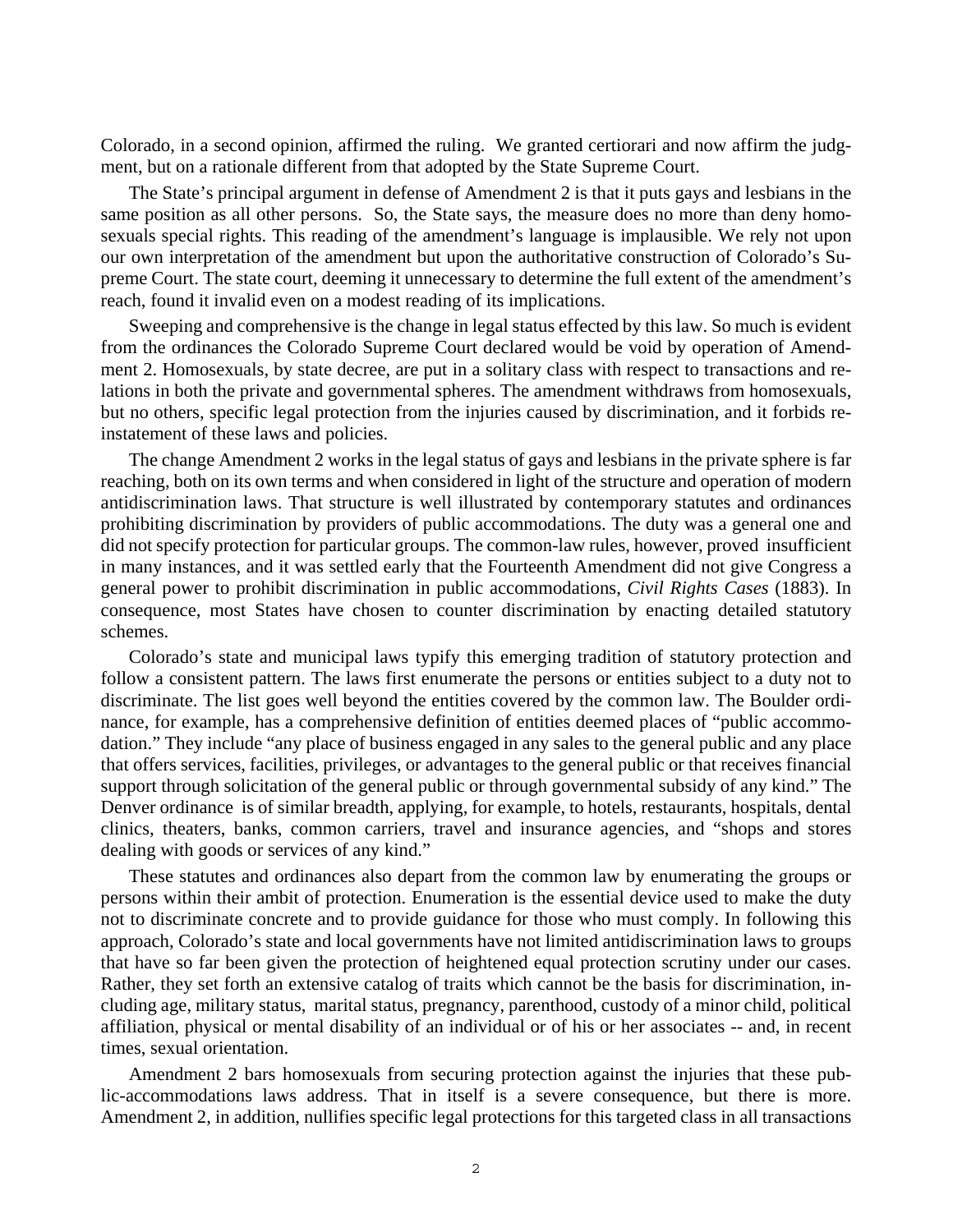in housing, sale of real estate, insurance, health and welfare services, private education, and employment.

Not confined to the private sphere, Amendment 2 also operates to repeal and forbid all laws or policies providing specific protection for gays or lesbians from discrimination by every level of Colorado government. The State Supreme Court cited two examples of protections in the governmental sphere that are now rescinded and may not be reintroduced. The first is Colorado Executive Order D0035 (1990), which forbids employment discrimination against "'all state employees, classified and exempt' on the basis of sexual orientation." Also repealed, and now forbidden, are "various provisions prohibiting discrimination based on sexual orientation at state colleges." The repeal of these measures and the prohibition against their future reenactment demonstrate that Amendment 2 has the same force and effect in Colorado's governmental sector as it does elsewhere and that it applies to policies as well as ordinary legislation.

Amendment 2's reach may not be limited to specific laws passed for the benefit of gays and lesbians. It is a fair, if not necessary, inference from the broad language of the amendment that it deprives gays and lesbians even of the protection of general laws and policies that prohibit arbitrary discrimination in governmental and private settings. At some point in the systematic administration of these laws, an official must determine whether homosexuality is an arbitrary and, thus, forbidden basis for decision. Yet a decision to that effect would itself amount to a policy prohibiting discrimination on the basis of homosexuality, and so would appear to be no more valid under Amendment 2 than the specific prohibitions against discrimination the state court held invalid.

If this consequence follows from Amendment 2, as its broad language suggests, it would compound the constitutional difficulties the law creates. The state court did not decide whether the amendment has this effect, however, and neither need we. In the course of rejecting the argument that Amendment 2 is intended to conserve resources to fight discrimination against suspect classes, the Colorado Supreme Court made the limited observation that the amendment is not intended to affect many antidiscrimination laws protecting nonsuspect classes. In our view that does not resolve the issue. In any event, even if, as we doubt, homosexuals could find some safe harbor in laws of general application, we cannot accept the view that Amendment 2's prohibition on specific legal protections does no more than deprive homosexuals of special rights. To the contrary, the amendment imposes a special disability upon those persons alone. Homosexuals are forbidden the safeguards that others enjoy or may seek without constraint. They can obtain specific protection against discrimination only by enlisting the citizenry of Colorado to amend the State Constitution or perhaps, on the State's view, by trying to pass helpful laws of general applicability. This is so no matter how local or discrete the harm, no matter how public and widespread the injury. We find nothing special in the protections Amendment 2 withholds. These are protections taken for granted by most people either because they already have them or do not need them; these are protections against exclusion from an almost limitless number of transactions and endeavors that constitute ordinary civic life in a free society.

The Fourteenth Amendment's promise that no person shall be denied the equal protection of the laws must coexist with the practical necessity that most legislation classifies for one purpose or another, with resulting disadvantage to various groups or persons. We have attempted to reconcile the principle with the reality by stating that, if a law neither burdens a fundamental right nor targets a suspect class, we will uphold the legislative classification so long as it bears a rational relation to some legitimate end.

Amendment 2 fails, indeed defies, even this conventional inquiry. First, the amendment has the peculiar property of imposing a broad and undifferentiated disability on a single named group, an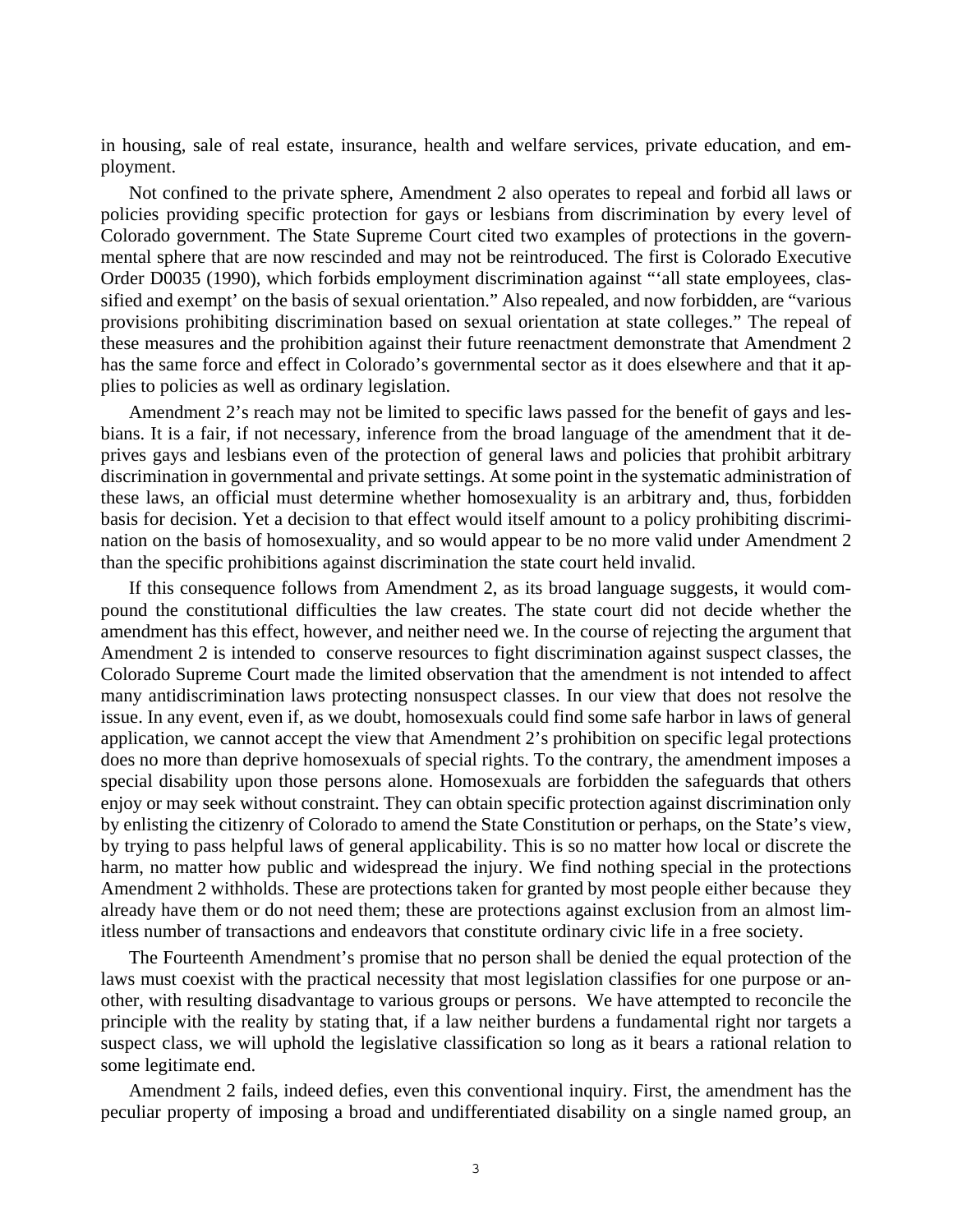exceptional and, as we shall explain, invalid form of legislation. Second, its sheer breadth is so discontinuous with the reasons offered for it that the amendment seems inexplicable by anything but animus toward the class it affects; it lacks a rational relationship to legitimate state interests.

Taking the first point, even in the ordinary equal protection case calling for the most deferential of standards, we insist on knowing the relation between the classification adopted and the object to be attained. The search for the link between classification and objective gives substance to the Equal Protection Clause; it provides guidance and discipline for the legislature, which is entitled to know what sorts of laws it can pass; and it marks the limits of our own authority. In the ordinary case, a law will be sustained if it can be said to advance a legitimate government interest, even if the law seems unwise or works to the disadvantage of a particular group, or if the rationale for it seems tenuous. By requiring that the classification bear a rational relationship to an independent and legitimate legislative end, we ensure that classifications are not drawn for the purpose of disadvantaging the group burdened by the law.

Amendment 2 confounds this normal process of judicial review. It is at once too narrow and too broad. It identifies persons by a single trait and then denies them protection across the board. The resulting disqualification of a class of persons from the right to seek specific protection from the law is unprecedented in our jurisprudence. The absence of precedent for Amendment 2 is itself instructive; "discriminations of an unusual character especially suggest careful consideration to determine whether they are obnoxious to the constitutional provision." *Louisville Gas & Elec. Co.* v. *Coleman* (1928).

It is not within our constitutional tradition to enact laws of this sort. Central both to the idea of the rule of law and to our own Constitution's guarantee of equal protection is the principle that government and each of its parts remain open on impartial terms to all who seek its assistance. "'Equal protection of the laws is not achieved through indiscriminate imposition of inequalities.'" *Sweatt* v. *Painter* (1948). Respect for this principle explains why laws singling out a certain class of citizens for disfavored legal status or general hardships are rare. A law declaring that in general it shall be more difficult for one group of citizens than for all others to seek aid from the government is itself a denial of equal protection of the laws in the most literal sense. "The guaranty of 'equal protection of the laws is a pledge of the protection of equal laws.'" *Skinner* v. *Oklahoma ex rel. Williamson* (1942).

*Davis* v. *Beason* (1890), not cited by the parties but relied upon by the dissent, is not evidence that Amendment 2 is within our constitutional tradition, and any reliance upon it as authority for sustaining the amendment is misplaced. In *Davis*, the Court approved an Idaho territorial statute denying Mormons, polygamists, and advocates of polygamy the right to vote and to hold office because, as the Court construed the statute, it "simply excludes from the privilege of voting, or of holding any office of honor, trust or profit, those who have been convicted of certain offences, and those who advocate a practical resistance to the laws of the Territory and justify and approve the commission of crimes forbidden by it." To the extent *Davis* held that persons advocating a certain practice may be denied the right to vote, it is no longer good law. To the extent it held that the groups designated in the statute may be deprived of the right to vote because of their status, its ruling could not stand without surviving strict scrutiny, a most doubtful outcome. *Dunn* v. *Blumstein* (1972). To the extent *Davis* held that a convicted felon may be denied the right to vote, its holding is not implicated by our decision and is unexceptionable.

A second and related point is that laws of the kind now before us raise the inevitable inference that the disadvantage imposed is born of animosity toward the class of persons affected. "If the constitutional conception of 'equal protection of the laws' means anything, it must at the very least mean that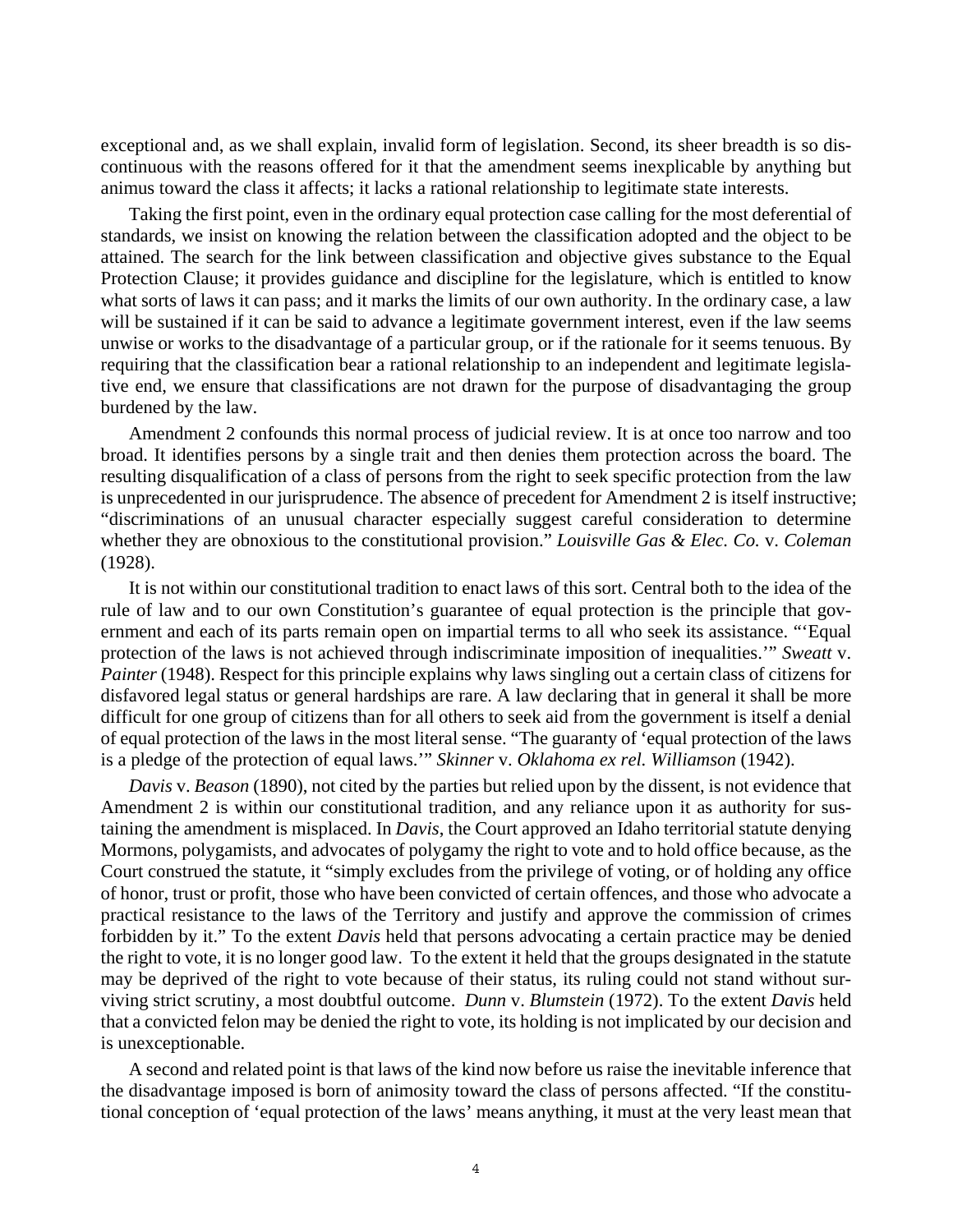a bare . . . desire to harm a politically unpopular group cannot constitute a *legitimate* governmental interest." *Department of Agriculture* v. *Moreno* (1973). Even laws enacted for broad and ambitious purposes often can be explained by reference to legitimate public policies which justify the incidental disadvantages they impose on certain persons. Amendment 2, however, in making a general announcement that gays and lesbians shall not have any particular protections from the law, inflicts on them immediate, continuing, and real injuries that outrun and belie any legitimate justifications that may be claimed for it. We conclude that, in addition to the far-reaching deficiencies of Amendment 2 that we have noted, the principles it offends, in another sense, are conventional and venerable; a law must bear a rational relationship to a legitimate governmental purpose, and Amendment 2 does not.

The primary rationale the State offers for Amendment 2 is respect for other citizens' freedom of association, and in particular the liberties of landlords or employers who have personal or religious objections to homosexuality. Colorado also cites its interest in conserving resources to fight discrimination against other groups. The breadth of the Amendment is so far removed from these particular justifications that we find it impossible to credit them. We cannot say that Amendment 2 is directed to any identifiable legitimate purpose or discrete objective. It is a status-based enactment divorced from any factual context from which we could discern a relationship to legitimate state interests; it is a classification of persons undertaken for its own sake, something the Equal Protection Clause does not permit. "Class legislation . . . [is] obnoxious to the prohibitions of the Fourteenth Amendment . . . ." *Civil Rights Cases*.

We must conclude that Amendment 2 classifies homosexuals not to further a proper legislative end but to make them unequal to everyone else. This Colorado cannot do. A State cannot so deem a class of persons a stranger to its laws. Amendment 2 violates the Equal Protection Clause, and the judgment of the Supreme Court of Colorado is affirmed.

*It is so ordered*.

## **JUSTICE SCALIA, with whom THE CHIEF JUSTICE and JUSTICE THOMAS join, dissenting.**

The Court has mistaken a Kulturkampf for a fit of spite. The constitutional amendment before us here is not the manifestation of a "'bare . . . desire to harm'" homosexuals, but is rather a modest attempt by seemingly tolerant Coloradans to preserve traditional sexual mores against the efforts of a politically powerful minority to revise those mores through use of the laws. That objective, and the means chosen to achieve it, are not only unimpeachable under any constitutional doctrine hitherto pronounced (hence the opinion's heavy reliance upon principles of righteousness rather than judicial holdings); they have been specifically approved by the Congress of the United States and by this Court.

In holding that homosexuality cannot be singled out for disfavorable treatment, the Court places the prestige of this institution behind the proposition that opposition to homosexuality is as reprehensible as racial or religious bias. Whether it is or not is *precisely* the cultural debate that gave rise to the Colorado constitutional amendment (and to the preferential laws against which the amendment was directed). Since the Constitution of the United States says nothing about this subject, it is left to be resolved by normal democratic means, including the democratic adoption of provisions in state constitutions. This Court has no business imposing upon all Americans the resolution favored by the elite class from which the Members of this institution are selected, pronouncing that "animosity" toward homosexuality is evil. I vigorously dissent.